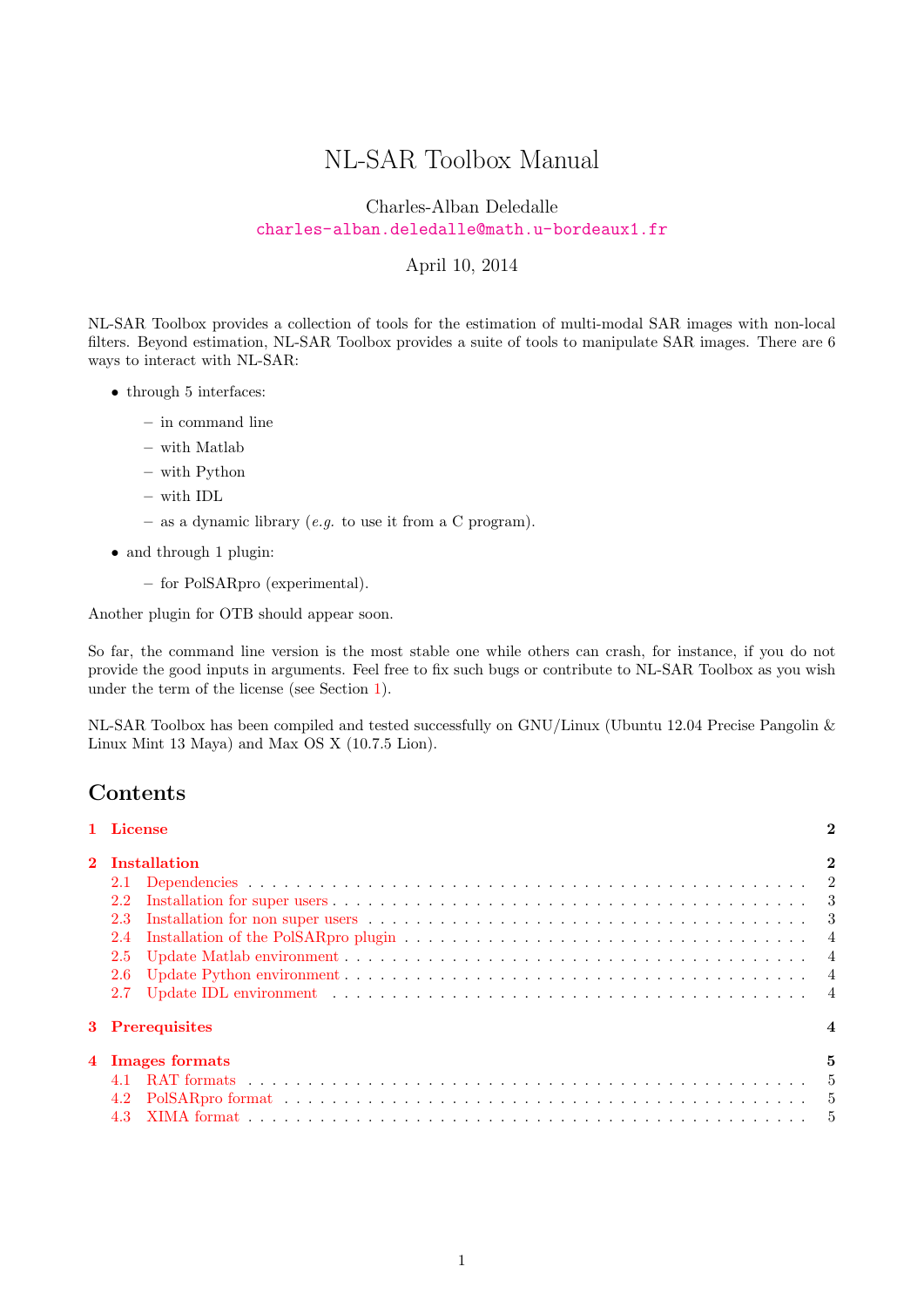| 5 | Interfaces and their basic commands             | 5   |  |  |
|---|-------------------------------------------------|-----|--|--|
|   | 5.1                                             |     |  |  |
|   | 5.2                                             | - 6 |  |  |
|   | 5.3                                             |     |  |  |
|   | 5.4                                             |     |  |  |
|   | 5.5                                             |     |  |  |
|   | 5.6                                             |     |  |  |
|   | 5.7                                             |     |  |  |
|   | 5.8                                             |     |  |  |
| 6 | Interfaces for image filtering                  | 11  |  |  |
|   | 61                                              |     |  |  |
|   |                                                 | -12 |  |  |
|   | Plugin of the NL-SAR filter for PolSARpro<br>14 |     |  |  |
| 8 | Frequently asked questions (FAQ)<br>14          |     |  |  |
| 9 | 15<br>Not documented yet                        |     |  |  |

# <span id="page-1-0"></span>1 License

This software is a computer program whose purpose is to provide a suite of tools to manipulate SAR images.

This software is governed by the CeCILL license under French law and abiding by the rules of distribution of free software. You can use, modify and/ or redistribute the software under the terms of the CeCILL license as circulated by CEA, CNRS and INRIA at the following URL "http://www.cecill.info".

As a counterpart to the access to the source code and rights to copy, modify and redistribute granted by the license, users are provided only with a limited warranty and the software's author, the holder of the economic rights, and the successive licensors have only limited liability.

In this respect, the user's attention is drawn to the risks associated with loading, using, modifying and/or developing or reproducing the software by the user in light of its specific status of free software, that may mean that it is complicated to manipulate, and that also therefore means that it is reserved for developers and experienced professionals having in-depth computer knowledge. Users are therefore encouraged to load and test the software's suitability as regards their requirements in conditions enabling the security of their systems and/or data to be ensured and, more generally, to use and operate it in the same conditions as regards security.

The fact that you are presently reading this means that you have had knowledge of the CeCILL license and that you accept its terms.

# <span id="page-1-1"></span>2 Installation

In the following, we are assuming that you are using bash. In this case, make sure that the configuration file .bashrc is sourced when opening a new shell instance. This is the default behavior, but not everytime (for instance on Mac OS X). In this case type once:

> echo 'source \$HOME/.bashrc' >> \$HOME/.bash\_profile

If you are using another shell (like csh or zsh) replace in the followings .bashrc with the corresponding configuration file and adjust the commands accordingly.

## <span id="page-1-2"></span>2.1 Dependencies

First check the following dependencies: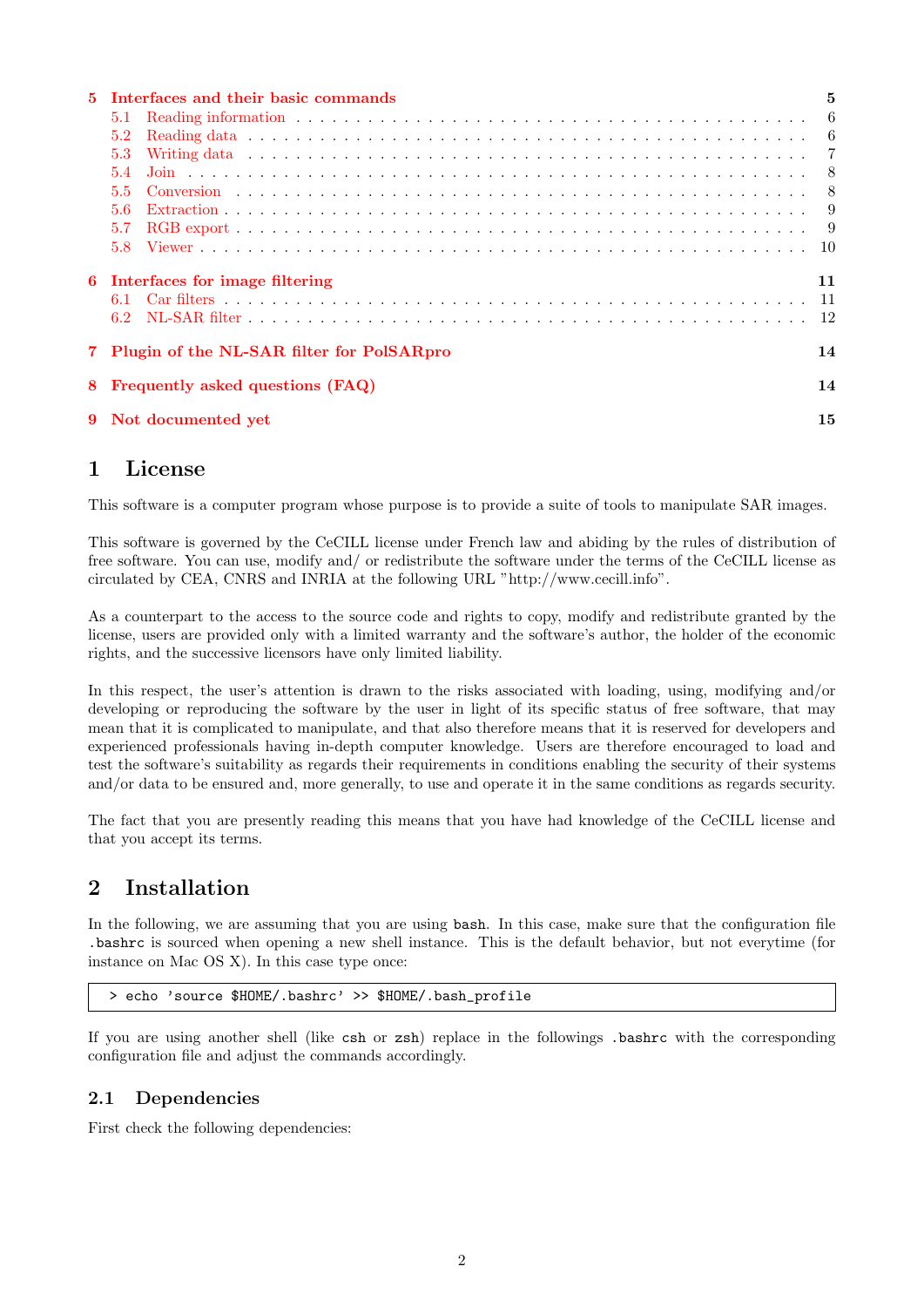| software                   | feature                                                                         | status   |
|----------------------------|---------------------------------------------------------------------------------|----------|
| $_{\rm gcc}$               | to compile the project                                                          | required |
| fftw3f                     | to enable non-local filtering with fft implementation and car filters           | required |
| $\text{gcc version} > 4.2$ | to enable parallelization with OpenMP                                           | optional |
| lapack                     | to enable non-local filtering with covariance matrices higher than $3 \times 3$ | optional |
| idl                        | to enable IDL interface                                                         | optional |
| matlab                     | to enable Matlab interface                                                      | optional |
| python                     | to enable Python interface                                                      | optional |
| numpy                      | to enable Python interface                                                      | optional |
| pdflatex                   | to create the documentation                                                     | optional |

The above pieces of software have to be present in your environment variable PATH (for binaries) or LD LIBRARY PATH (for libraries) otherwise their associated feature will be disabled. For instance, if you want to enable the MATLAB interface, typing in your shell:

```
> which matlab
```
should give you the path where MATLAB is installed (e.g., /Applications/MATLAB\_R2013a.app/bin/matlab). If it is not the case, type something like:

```
> echo 'export PATH=/Applications/MATLAB_R2013a.app/bin/:$PATH' >> $HOME/.bashrc
> source $HOME/.bashrc
```
Or, if you are using aliases, you can instead do the following:

```
> echo 'export PATH=$(dirname 'echo ${BASH_ALIASES[matlab]}'):$PATH' >> $HOME/.bashrc
> source $HOME/.bashrc
```
Once you have checked your dependencies, you can compile and install NL-SAR in two ways: as a super user or as a non super user.

#### <span id="page-2-0"></span>2.2 Installation for super users

First configure and compile NL-SAR by typing in a shell prompt:

```
> ./configure
> make
> sudo make install
```
This will install NL-SAR's command line interface and dynamic library interface in /usr/, NL-SAR's Matlab interface in Matlab's subdirectory toolbox/nlsar/, NL-SAR's Python interface in Python's site-packages directory and NL-SAR's IDL interface in IDL's subdirectory external/lib/nlsar/.

#### <span id="page-2-1"></span>2.3 Installation for non super users

First configure and compile NL-SAR by typing in a shell prompt:

```
> ./configure --prefix=<NLSAR_PATH> --prefix-matlab=<MATLAB_PATH>
              --prefix-python=<PYTHON_PATH> --prefix-idl=<IDL_PATH>
> make
> make install
```
This will install NL-SAR's command line interface and dynamic library interface in <NLSAR PATH>, NL-SAR's Matlab interface in <MATLAB PATH>/toolbox/nlsar/, NL-SAR's Python module in <PYTHON PATH> and NL-SAR's IDL interface in <IDL PATH>/lib/nlsar/.

You will need to update your environment paths variables. Make sure you are placed in the NL-SAR's directory and type the followings:

```
> echo 'export PATH=<NLSAR_PATH>/bin:$PATH' >> $HOME/.bashrc
> echo' export LD_LIBRARY_PATH=<NLSAR_PATH>/lib:$LD_LIBRARY_PATH' >> $HOME/.bashrc
> source $HOME/.bashrc
```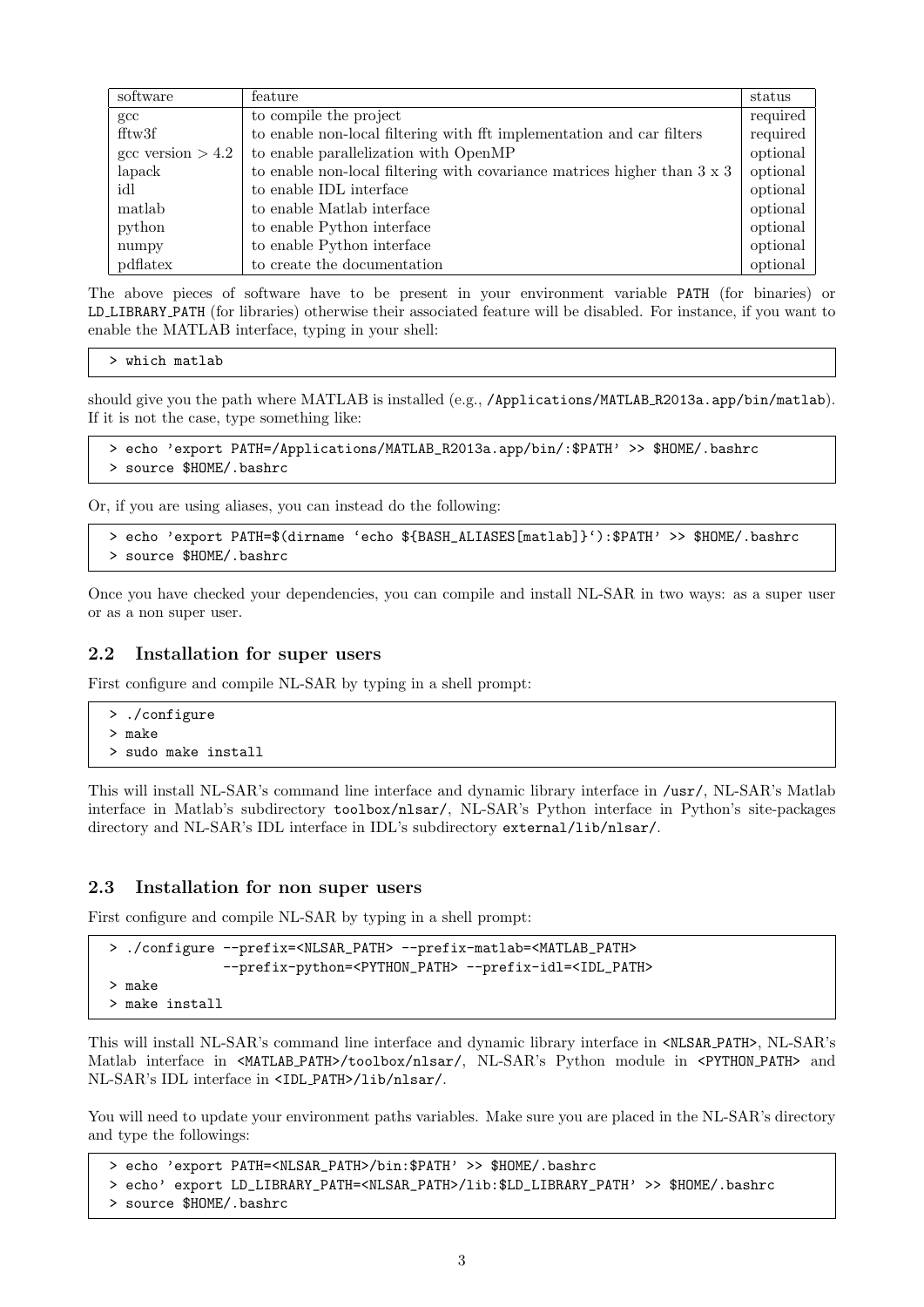### <span id="page-3-0"></span>2.4 Installation of the PolSARpro plugin

To also install the PolSARpro plugin, you just have to adds the following option --prefix-polsarpro=<POLSARPRO PATH> to the configure script where <POLSARPRO PATH> is the directory where PolSARpro is installed. For instance, if you are installing the NL-SAR Toolbox as super-user, do the following

```
> ./configure --prefix-polsarpro=<POLSARPRO_PATH>
> make
> sudo make install
```
So far, the plugin is only available for PolSARpro version 4.2.0.

## <span id="page-3-1"></span>2.5 Update Matlab environment

If you are using Matlab and you have specified a different prefix during configuration, you will need to update the Matlab environment as follows:

```
> echo 'export MATLABPATH=<MATLAB_PATH>/toolbox/nlsar/:$MATLABPATH' >> $HOME/.bashrc
> source $HOME/.bashrc
```
#### <span id="page-3-2"></span>2.6 Update Python environment

If you are using Python and you have specified a different prefix during configuration, you will need to update the Python environment as follows:

```
> echo 'export PYTHONPATH=<PYTHON_PATH>:$PYTHONPATH' >> $HOME/.bashrc
```

```
> source $HOME/.bashrc
```
#### <span id="page-3-3"></span>2.7 Update IDL environment

If you are using IDL and you have specified a different prefix during configuration, you will need to update the IDL environment as follows:

```
> echo "PREF_SET, 'IDL_PATH', '<PREFIX_IDL>/lib/nlsar/:<IDL_DEFAULT>', /COMMIT" | idl
> echo "PREF_SET, 'IDL_DLM_PATH', '<IDL_PATH>/dlm/:<IDL_DLM_DEFAULT>', /COMMIT" | idl
> source $HOME/.bashrc
```
## <span id="page-3-4"></span>3 Prerequisites

- From command line: works out of the box
- From Matlab: works out of the box
- From Python: add the following before doing anything

import nlsartoolbox as nlsartb

- From IDL: works out of the box
- From C: add the following before everything

#include <nlsartoolbox.h>

Link to NL-SAR Toolbox with the option -lnlsartoolbox

The PolSARpro plugin should work out of the box.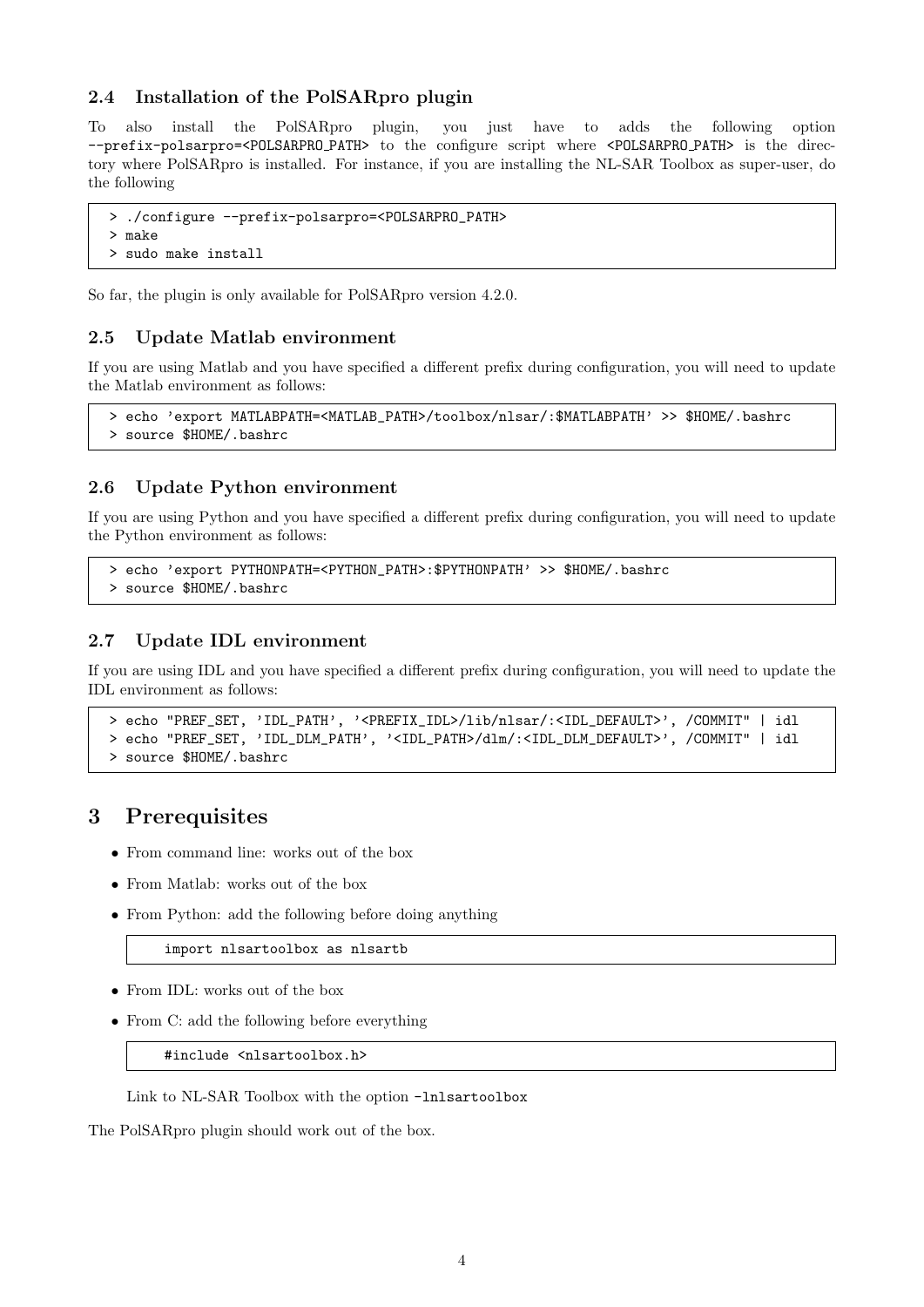## <span id="page-4-0"></span>4 Images formats

Supported formats:

- RAT formats,
- PolSARpro formats,
- XIMA formats.

Note that NL-SAR deals only with images of intensity or of covariance matrices. Other inputs will not produce what you want. If you have amplitude or complex images, use the program sarjoin which build an intensity image or an image of covariance matrices from amplitude or complex images (see Section [5.4\)](#page-7-0).

Files can be encoded in little or big endian. The defaults behavior of NL-SAR is to interpret binary data according to your own architecture. You can specify NL-SAR that the data uses the other endianness by adding '[SWAP]' at the end of the file name (see Section [5.5\)](#page-7-1)

Obviously, the PolSARpro plugin deals only with PolSARpro formats.

## <span id="page-4-1"></span>4.1 RAT formats

- NL-SAR can read RAT files of version 1 and 2, but it writes only RAT files in version 1.
- A RAT file is assumed to be an image of complex covariance matrices. A RAT file containing vectorial data will produce an error message. Only the arrays of the following types are implemented so far:
	- float (var  $= 4$ )
	- float complex ( $var = 6$ )
	- double complex  $(\text{var} = 9)$

Rat files with other types will produce an error message. Fell free to contact me to extend to other modalities.

### <span id="page-4-2"></span>4.2 PolSARpro format

- NL-SAR can read Sinclar, Coherency and Complex matrices, but it writes only Coherency and Complex matrices. Fell free to contact me to extend to other modalities.
- A PolSARPRo data is a directory containing binary files (with extensions .bin) and a config.txt file, You can find more details about this format there: [http://earth.eo.esa.int/polsarpro/Manuals/](http://earth.eo.esa.int/polsarpro/Manuals/PolSARpro_DataFormat.pdf) [PolSARpro\\_DataFormat.pdf](http://earth.eo.esa.int/polsarpro/Manuals/PolSARpro_DataFormat.pdf)
- Note that NL-SAR can deal with a specific mode (PolarType: pp0) for reading 1-dimensional data.

#### <span id="page-4-3"></span>4.3 XIMA format

- An XIMA data is a binary file without header which comes with a file with same name and extension .dim. You can find more details about this format there: [http://perso.telecom-paristech.fr/~nicolas/](http://perso.telecom-paristech.fr/~nicolas/XIMA/index.html) [XIMA/index.html](http://perso.telecom-paristech.fr/~nicolas/XIMA/index.html).
- NL-SAR can read all XIMA formats (NB: all formats haven't been tested, contact me if you have any troubles) but write only in cxf (complex float) from a 1-dimensional SAR image.

## <span id="page-4-4"></span>5 Interfaces and their basic commands

This section describes the different basic commands/functions that are available to manipulate SAR images in different languages: command line, Matlab, Python, IDL or in C.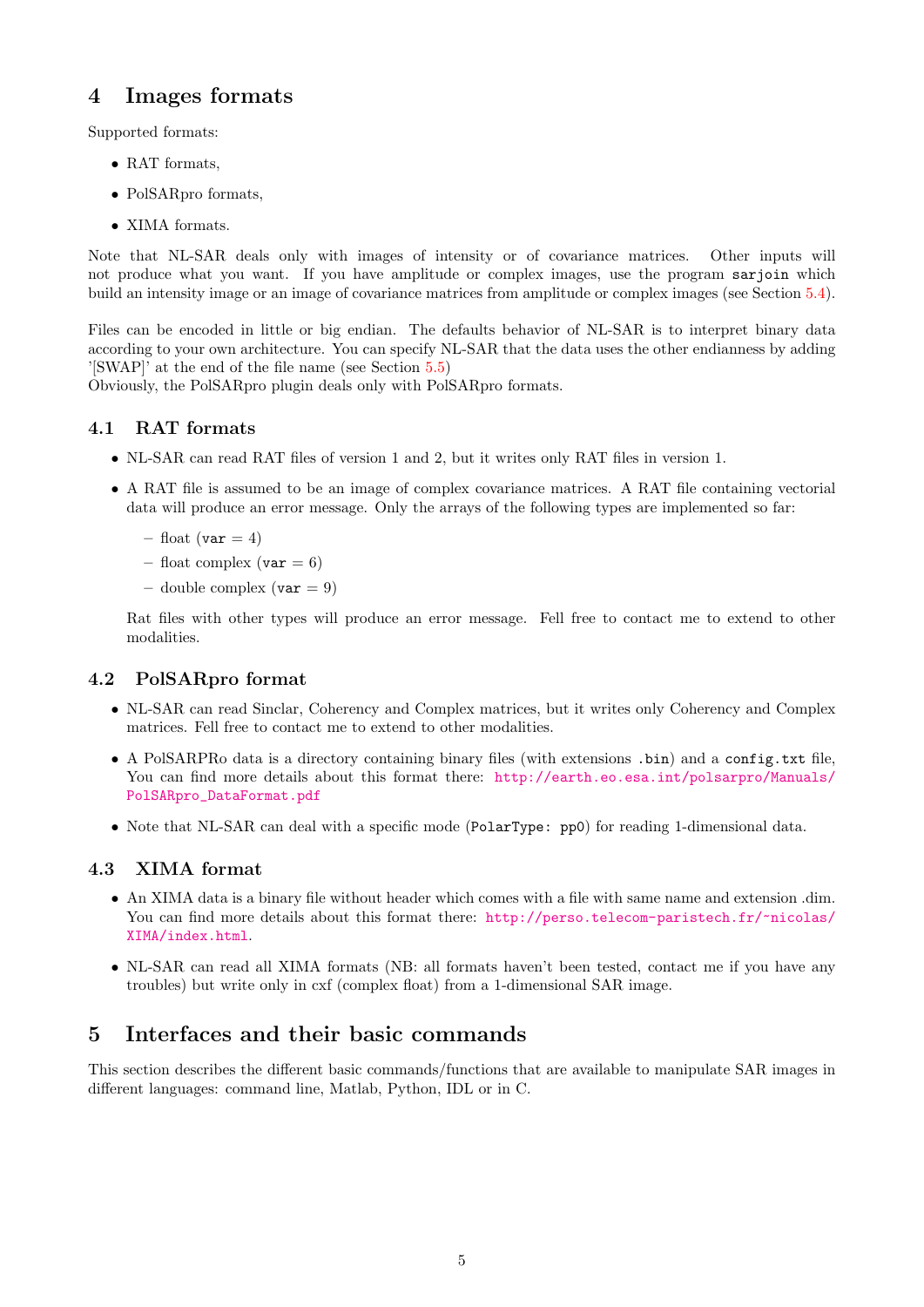## <span id="page-5-0"></span>5.1 Reading information

• From command line:

```
> sarinfo file.rat
dimensions:
   M = 512N = 256D = 3
```
• From Matlab:

 $>$  [M, N, D] = sarinfo('file.rat')  $M =$ 512  $N =$ 256  $D =$ 3

• From Python:

```
In [1]: M, N, D = nlsartb.sarinfo('file.rat')
In [2]: M, N, D
Out[2]: (512, 256, 3)
```
• From IDL:

```
> PRINT, sarinfo('file.rat')
      512 256 3
```
• From C:

```
sardata* sarimage;
// anything
if (!(sarimage = sardata_alloc()))
    // treat error
if (!(sarimage = sarread_header("file.rat", sarimage)))
    // treat error
printf("M=%d N=%d D=%d\n", sarimage->M, sarimage->N, sarimage->D);
// anything
sardata_free(sarimage);
```
## <span id="page-5-1"></span>5.2 Reading data

The following commands import a SAR image from disk to memory

• From Matlab:

```
> sarimage = sarread('file.rat');
```
Look at the matrix dimensions:

> size(sarimage) ans  $=$ 3 3 256 512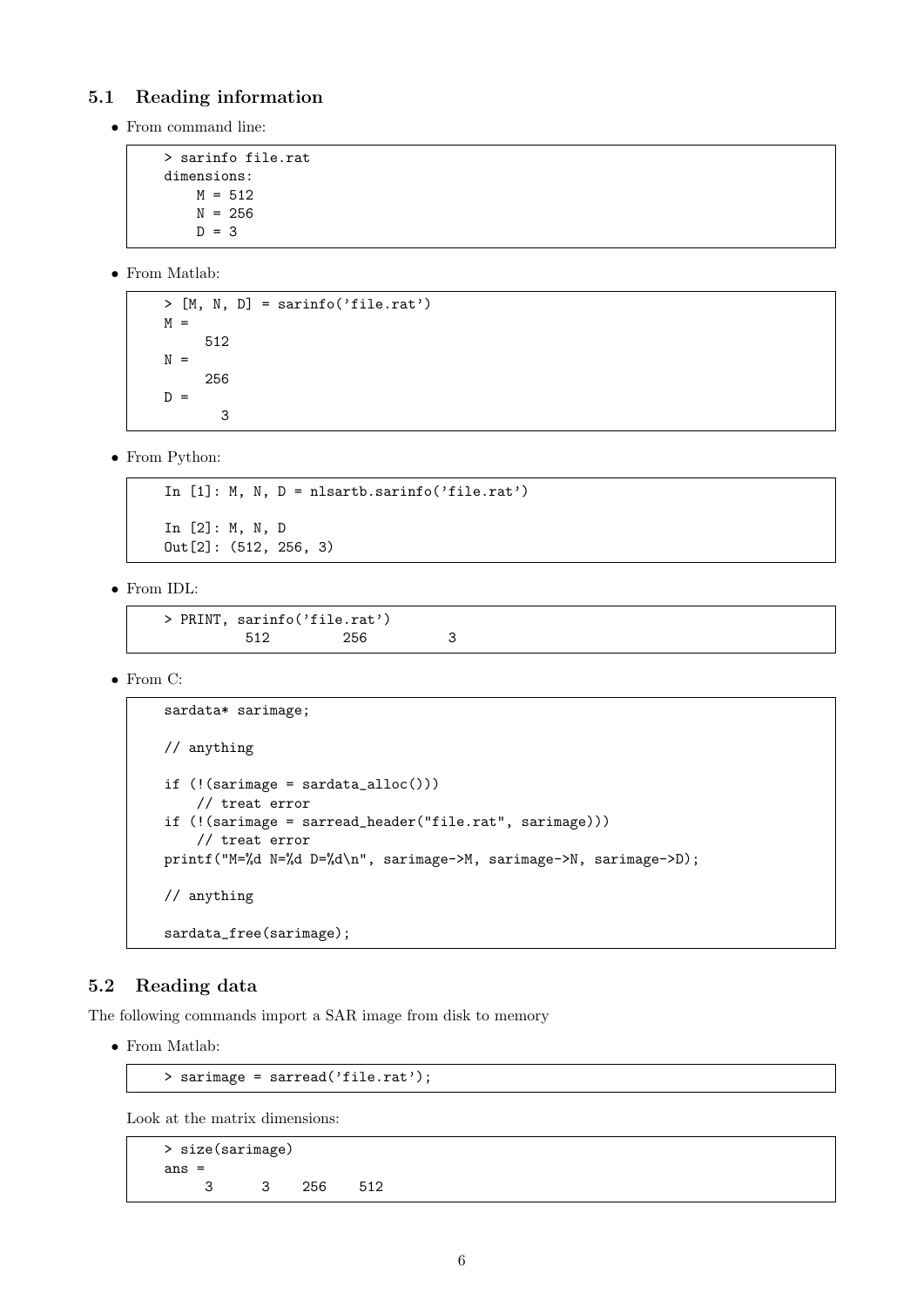• From Python:

```
In [1]: sarimage = nlsartb.sarread('file.rat')
```
Look at the matrix dimensions:

In [2]: shape(sarimage) Out[2]: (512, 256, 3, 3)

• From IDL:

```
> sarimage = sarread('file.rat')
```
Look at the matrix dimensions:

```
> PRINT, size(sarimage, /DIMENSIONS)
    3 3 256 512
```
• From C:

```
sardata* sarimage;
// anything
if (!(sarimage = sardata_alloc()))
   // treat error
if (!(sarimage = sarread("file.rat", sarimage)))
    // treat error
// anything
sardata_free(sarimage);
```
Note that a command line version would be meaningless.

### <span id="page-6-0"></span>5.3 Writing data

The following commands export a SAR image from memory to disk.

• From Matlab:

```
> sarwrite(sarimage, 'newfile.rat');
```
• From Python:

In [1]: nlsartb.sarwrite(sarimage, 'newfile.rat') Out[1]: True

• From IDL:

> sarwrite, sarimage, 'newfile.rat'

• From C:

```
sardata* sarimage;
// anything
if (!(sarwrite(sarimage, "newfile.rat")))
   // treat error
```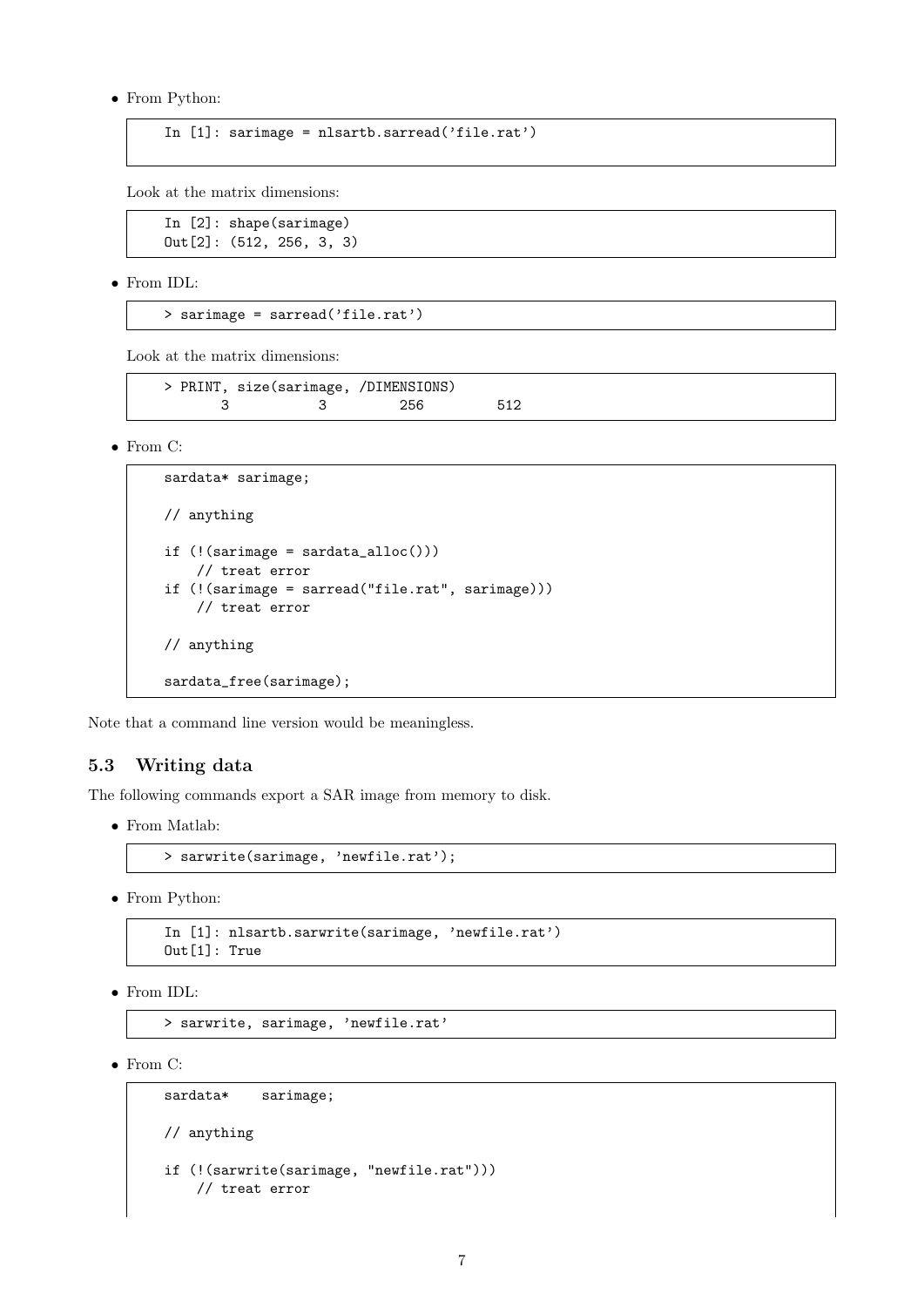```
// anything
sardata_free(sarimage);
```
Note that a command line version would be meaningless.

## <span id="page-7-0"></span>5.4 Join

The following commands creates an intensity image or a covariance matrix from a list of amplitude images or a single look complex images:

• From command line:

```
> sarjoin file1 [file2 ... fileN] newfile
```
Note that it is the only command of NL-SAR which deals with amplitude or single look complex data as input. If you provide only one file in input, this function basically compute the intensity image from the amplitude or complex image.

## <span id="page-7-1"></span>5.5 Conversion

The following example convert a RAT file to PolSARpro format:

• From command line

```
> sarconvert file.rat newfile
```
• From Matlab:

```
> sarimage = sarread('file.rat');
> sarwrite(sarimage, 'newfile');
```
• From Python:

```
In [1]: sarimage = nlsartb.sarread('file.rat')
In [2]: nlsartb.sarwrite(sarimage, 'newfile')
Out[2]: True
```
• From IDL:

```
> sarimage = sarread('file.rat')
> sarwrite, sarimage, 'newfile'
```
• From C:

```
sardata* sarimage;
// anything
if (!(sariance = sardata_alloc())// treat error
if (!(sarimage = sarread("file.rat", sarimage)))
    // treat error
if (!(sarwrite(sarimage, "newfile")))
    // treat error
// anything
sardata_free(sarimage);
```
The following example convert a PolSARpro format to the same PolSARpro format except it switches the endianness of the output: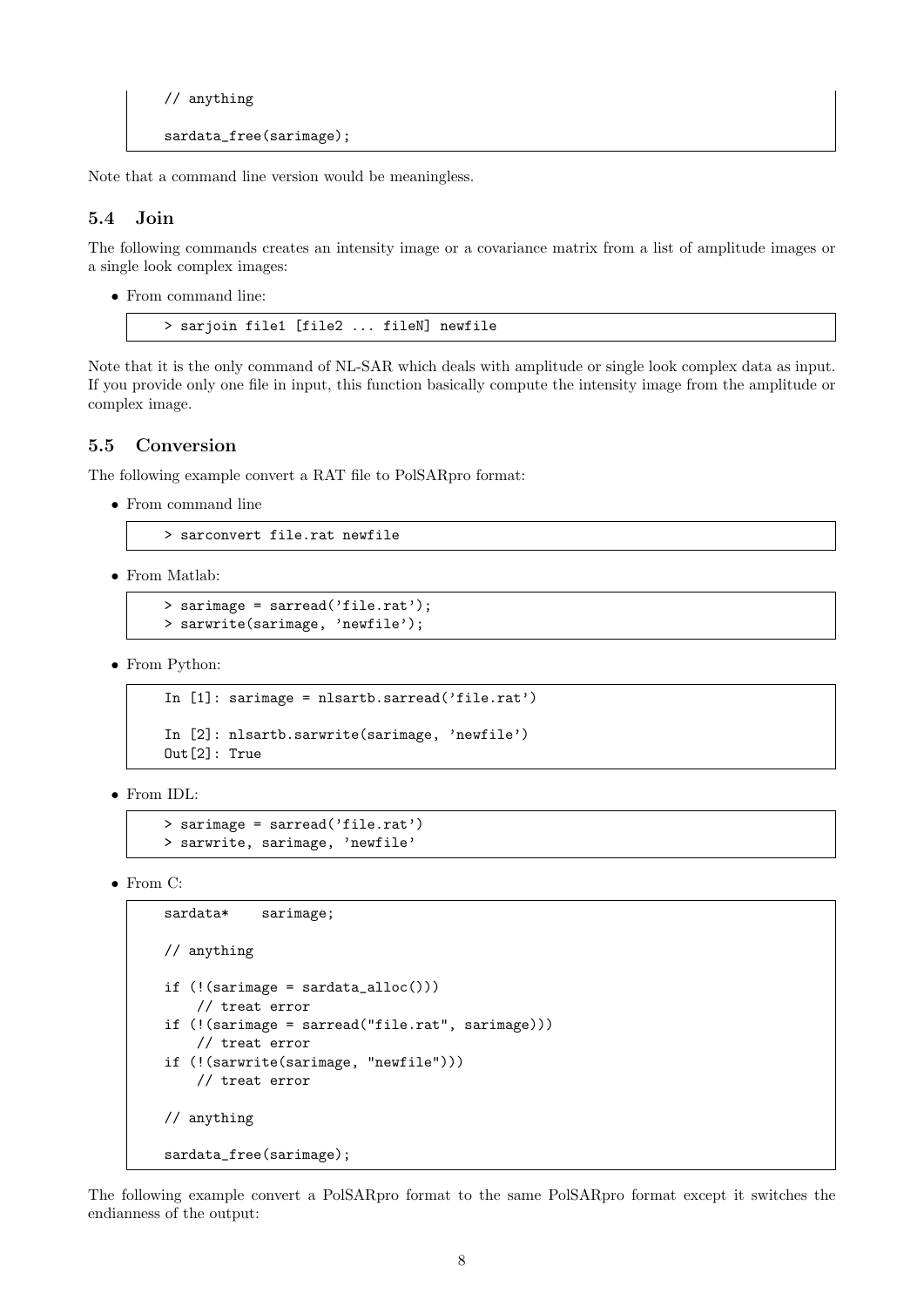• From command line

> sarconvert file newfile[SWAP]

• Same principle from other interfaces.

### <span id="page-8-0"></span>5.6 Extraction

The following commands extract a subarea from position  $(x, y)$  to position  $(x + width - 1, y + height - 1)$  with a decimation step:

• From command line

> sarextract file.rat newfile.rat x y width height step

• From Matlab:

> sarimage\_new = sarimage(:, :, y + (1:step:height)), x + (1:step:width));

• From Python:

```
In [1]: sarimage_new = sarimage[x:x + width:step, y:y + height:step, :, :]
```
• From IDL:

> sarimage\_new = sarimage[\*, \*, y:(y + height - 1):step, x:(x + width - 1):step]

• From C:

```
sardata* sarimage;
sardata* sarimage_new;
long int xoffset, yoffset, width, height, step;
// anything
if (!(sarimage_new = sardata_alloc()))
    // treat error
if (!(sarimage_new = sardata_extract(sarimage, sarimage_new,
                                    x, y, width, height, step)))
    // treat error
// anything
sardata_free(sarimage_new);
```
#### <span id="page-8-1"></span>5.7 RGB export

• From command line:

> sar2png file.rat rgbexport.png [alpha]

where alpha is an optional parameter to enhance contrast (default 3)

• From Matlab:

```
> rgbexport = sar2rgb(sarimage [, alpha]);
```
The argument alpha is the same as for the command line version. Look at the matrix dimensions: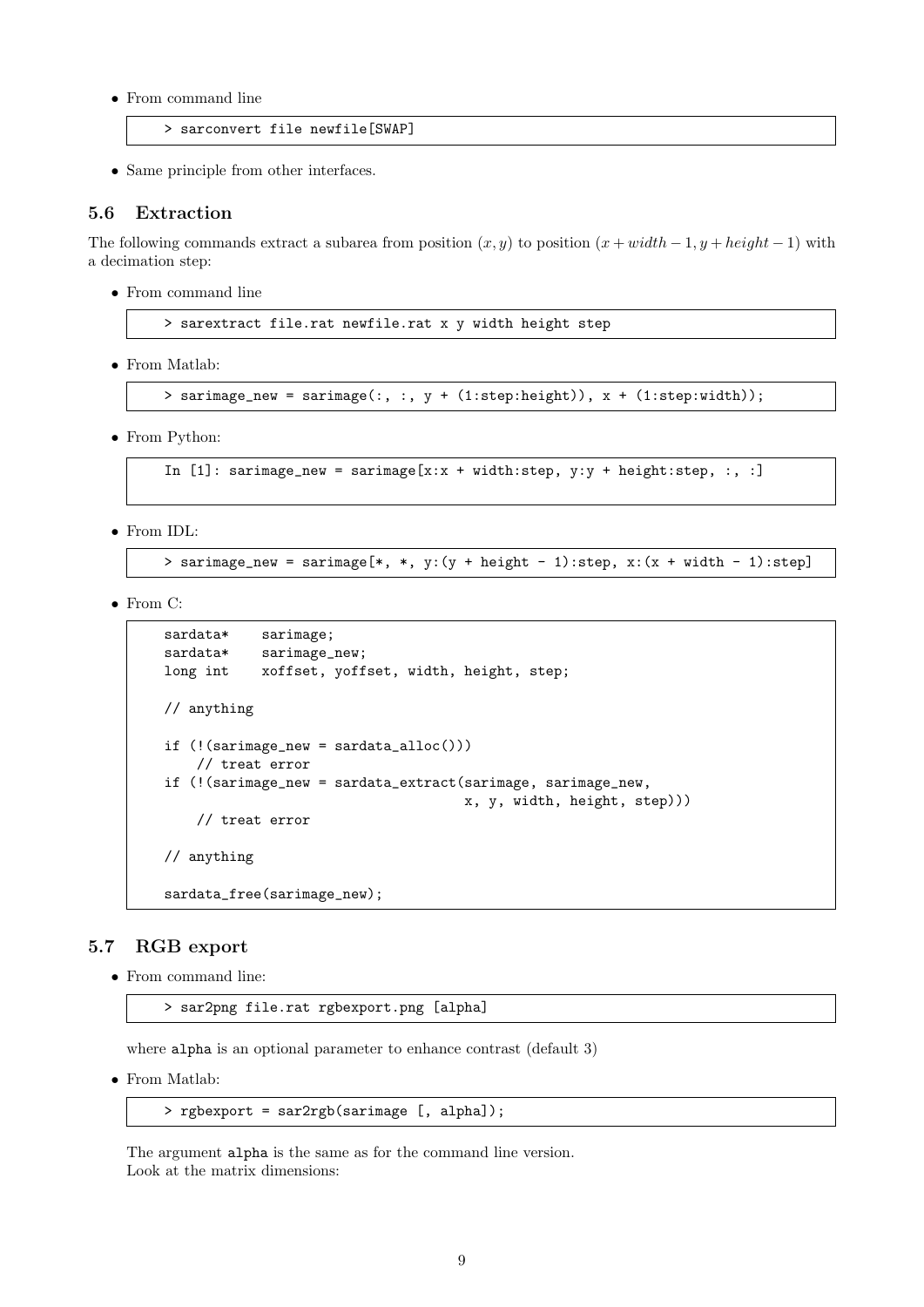```
> size(sarimage)
ans =
    3 3 256 512
> size(rgbexport)
ans =
  512 256 3
```
The storing convention for the RGB image is reversed compared to our usual convention to ensure compatibility with the Matlab Image Toolbox.

• From Python:

In [1]: rgbexport = nlsartb.sar2rgb(sarimage [, alpha]);

The argument alpha is the same as for the command line version. Look at the matrix dimensions:

In [2]: shape(sarimage) Out[2]: (512, 256, 3, 3) In [2]: shape(rgbexport) Out[2]: (512, 256, 3)

• From IDL:

> rgbexport = sar2rgb(sarimage [, alpha])

The argument alpha is the same as for the command line version. Look at the matrix dimensions:

> PRINT, SIZE(sarimage, /DIMENSIONS) 3 3 256 512 > PRINT, SIZE(rgbexport, /DIMENSIONS) 3 256 512

• From C:

```
sardata* sarimage;
rgbdata* rgbexport;
// anything
if (!(\text{rgbexport} = \text{rgbdata_alloc}())// treat error
if (!(rgbexport = sar2rgb(sarimage, rgbexport, alpha, gamma)))
    // treat error
// anything
rgbdata_free(rgbexport);
```
## <span id="page-9-0"></span>5.8 Viewer

• From command line:

> sarshow file.rat [alpha]

The argument alpha is the same as for the RGB export. The first time, you will probably have the following message:

Please set your environment variable NLSAR\_VIEWER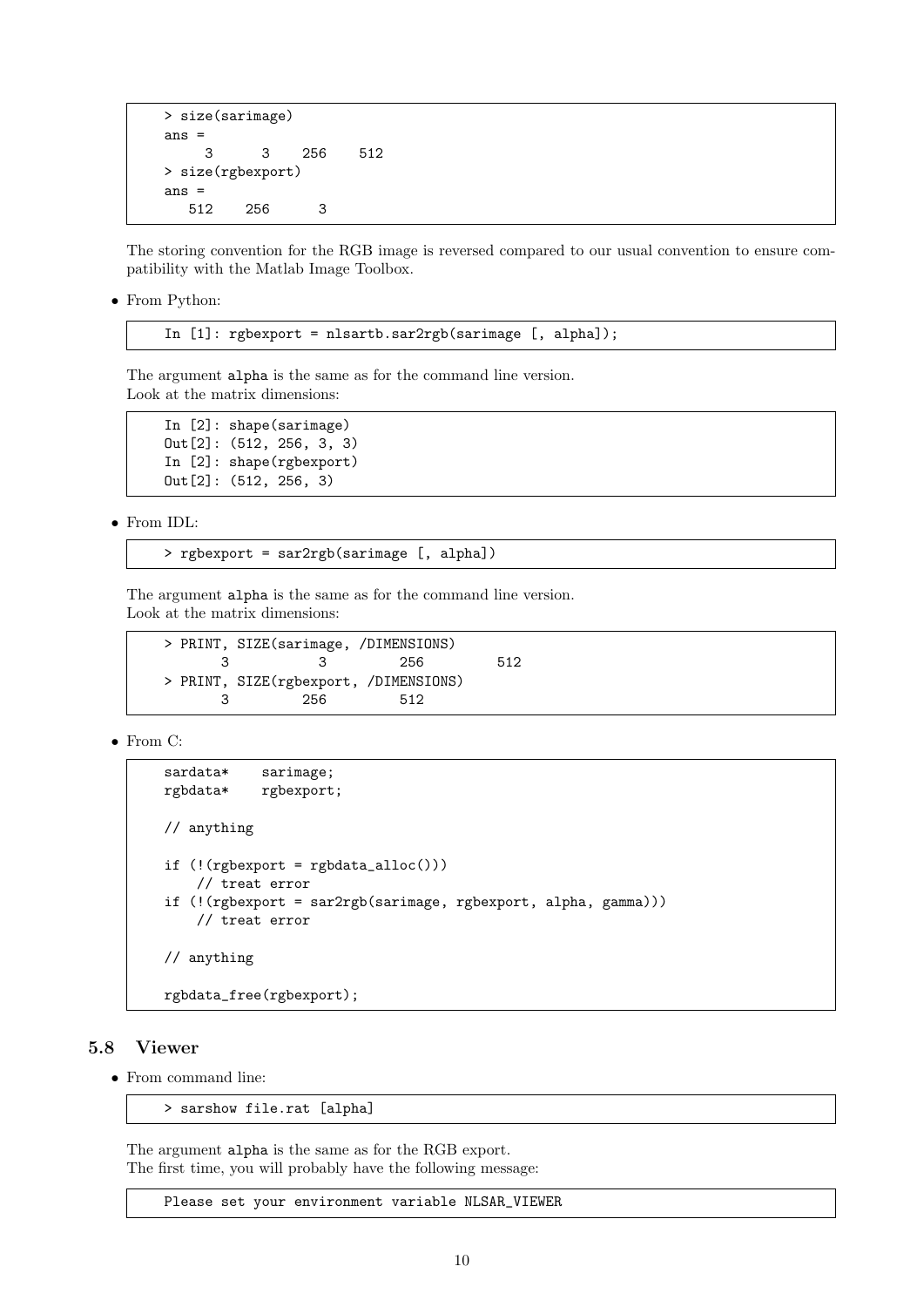You need to define an environment variable NLSAR\_VIEWER pointing to your favorite image viewer. For instance for Linux, if you like Eye Of Gnome, type the following:

> echo 'export NLSAR\_VIEWER="eog -n"' >> \$HOME/.bashrc > source \$HOME/.bashrc

Or, if you prefer Konqueror

```
> echo 'export NLSAR_VIEWER=konqueror' >> $HOME/.bashrc
> source $HOME/.bashrc
```
For Mac OS X, you can use

```
> echo 'export NLSAR_VIEWER="open -W"' >> $HOME/.bashrc
> source $HOME/.bashrc
```
• From Matlab:

```
> sarshow(sarimage [, alpha]);
```
The argument alpha is the same as for the RGB export.

• From Python:

In [1]: nlsartb.sarshow(sarimage [, alpha]); Out[1]: True

The argument alpha is the same as for the RGB export.

• From IDL:

> sarshow, sarimage [, alpha]

The argument alpha is the same as for the RGB export.

## <span id="page-10-0"></span>6 Interfaces for image filtering

#### <span id="page-10-1"></span>6.1 Car filters

NL-SAR Toolbox implements the boxcar, diskcar and gausscar filters. Examples:

• From command line:

```
> sarboxcar file.rat newfile.rat [hW]
```
where  $hW$  is the half-width of the box (default 1).

• From Matlab:

> sarimage\_new = sarboxcar(sarimage [, hW]);

The arguments are the same as for the command line version.

• From Python:

In [1]: sarimage\_new = nlsartb.sarboxcar(sarimage [, hW]);

The arguments are the same as for the command line version.

• From IDL:

> sarimage\_new = sarboxcar(sarimage [, hW])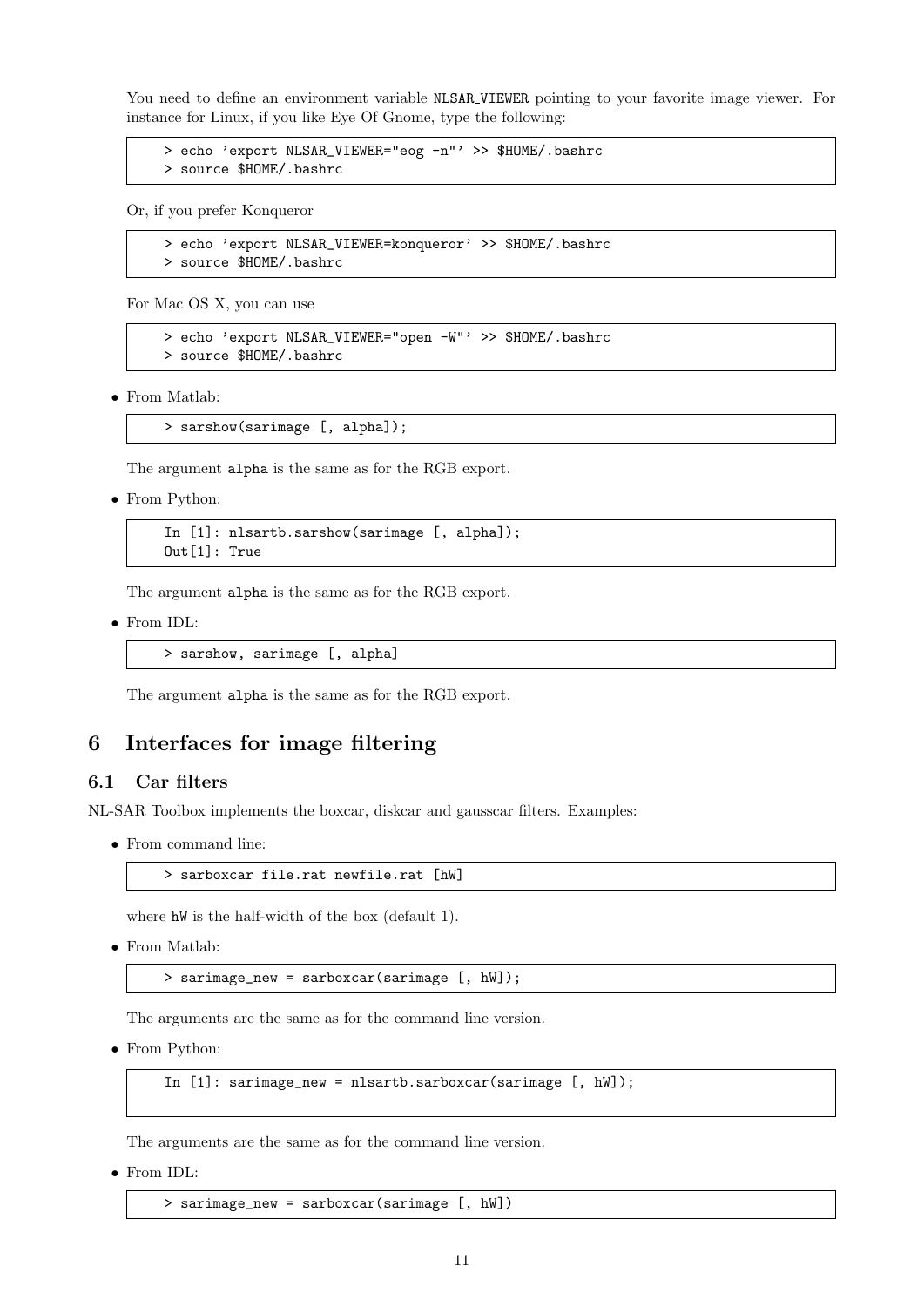The arguments are the same as for the command line version.

• From C:

```
sardata* sarimage;
sardata* sarimage_new;
int hW;
// anything
if (!(sariance_new = sardata_alloc())// treat error
if (!(sarimage_new = sarboxcar(sarimage, sarimage_new, hW)))
   // treat error
// anything
sardata_free(sarimage_new);
```
### <span id="page-11-0"></span>6.2 NL-SAR filter

NL-SAR Toolbox implements the NL-SAR filter. Examples:

• From command line:

> sarnlsar file.rat newfile.rat L [hW hP verbose noise.rat]

where L is the equivalent number of look of the input noisy image, hW is the radius of the largest search window size (default 12) and hP the half-width of the largest patches (default 5). If verbose  $= 1$ , steps and progressing bars are displayed on the standard output (default 1). noise rat an homogeneous image containing only noise (default iid L looks Wishart)

• From Matlab:

```
> sarimage_new = sarnlsar(sarimage, L [, verbose, hW, hP, sarnoise]);
```
The arguments are the same as for the command line version.

• From Python:

```
In [1]: sarimage_new = nlsartb.sarnlsar(sarimage, L [, verbose, hW, hP, sarnoise])
```
The arguments are the same as for the command line version.

• From IDL:

> sarimage\_new = sarnlsar(sarimage, L [, verbose, hW, hP, sarnoise])

The arguments are the same as for the command line version.

• From C:

```
sardata* sarimage;
sardata* sarimage_new;
int L;
int nb_optional_args = 2;
int verbose, hW;
// anything
if (!(sarimage_new = sardata_alloc()))
   // treat error
```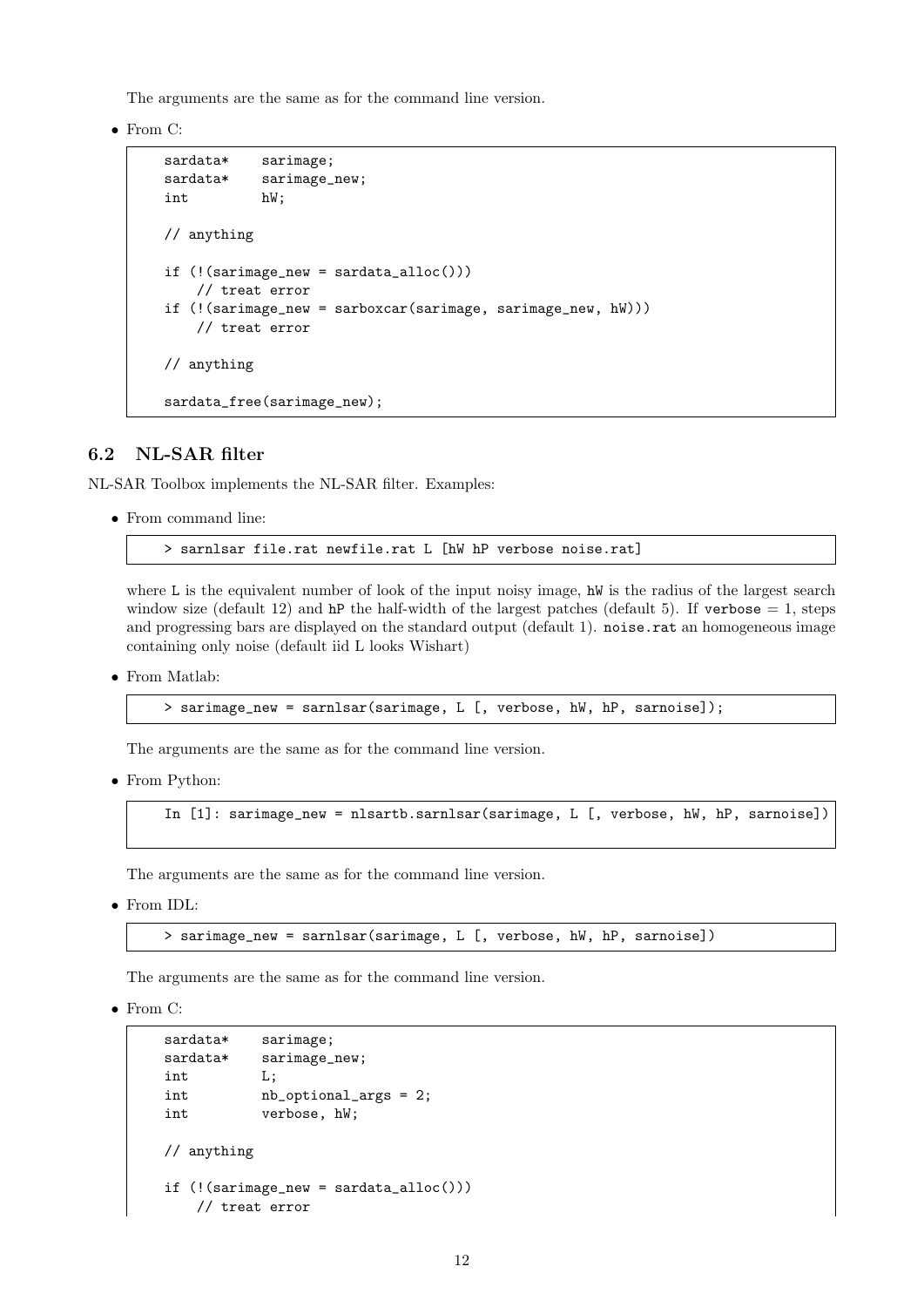```
if (!(sarimage_new = sarnlsar(sarimage, sarimage_new, L,
                             nb_optional_args, verbose, hW)))
    // treat error
// anything
sardata_free(sarimage_new);
```
The arguments are the same as for the command line version. In this examples only two optionals arguments are given.

#### Example

• From command line:

```
# Create a simulated polsar image with 3-looks Wishart speckle
> sarmire example.rat 256 256 3 3
> sarshow example.rat
```


```
# Run the non-local estimation
> sarnlsar example.rat result.rat 3
Load image
Noise analysis
        eta2=0.33 [theoretical=0.33] corr=0.03
       => #scales=3 step=1
Compute similarity statistics
        s=1 hP= 1 mean=9.758588 std=1.576362
        s=1 hP= 5 mean=9.717225 std=0.428879
        s=2 hP= 1 mean=1.118128 std=0.216376
        s=2 hP= 5 mean=1.111482 std=0.064944
        s=3 hP= 1 mean=0.375286 std=0.107277
        s=3 hP= 5 mean=0.374484 std=0.035698
Computation (#proc=1, #windows=1)
|==================================================| 100%
Save image
> sarshow result.rat
```
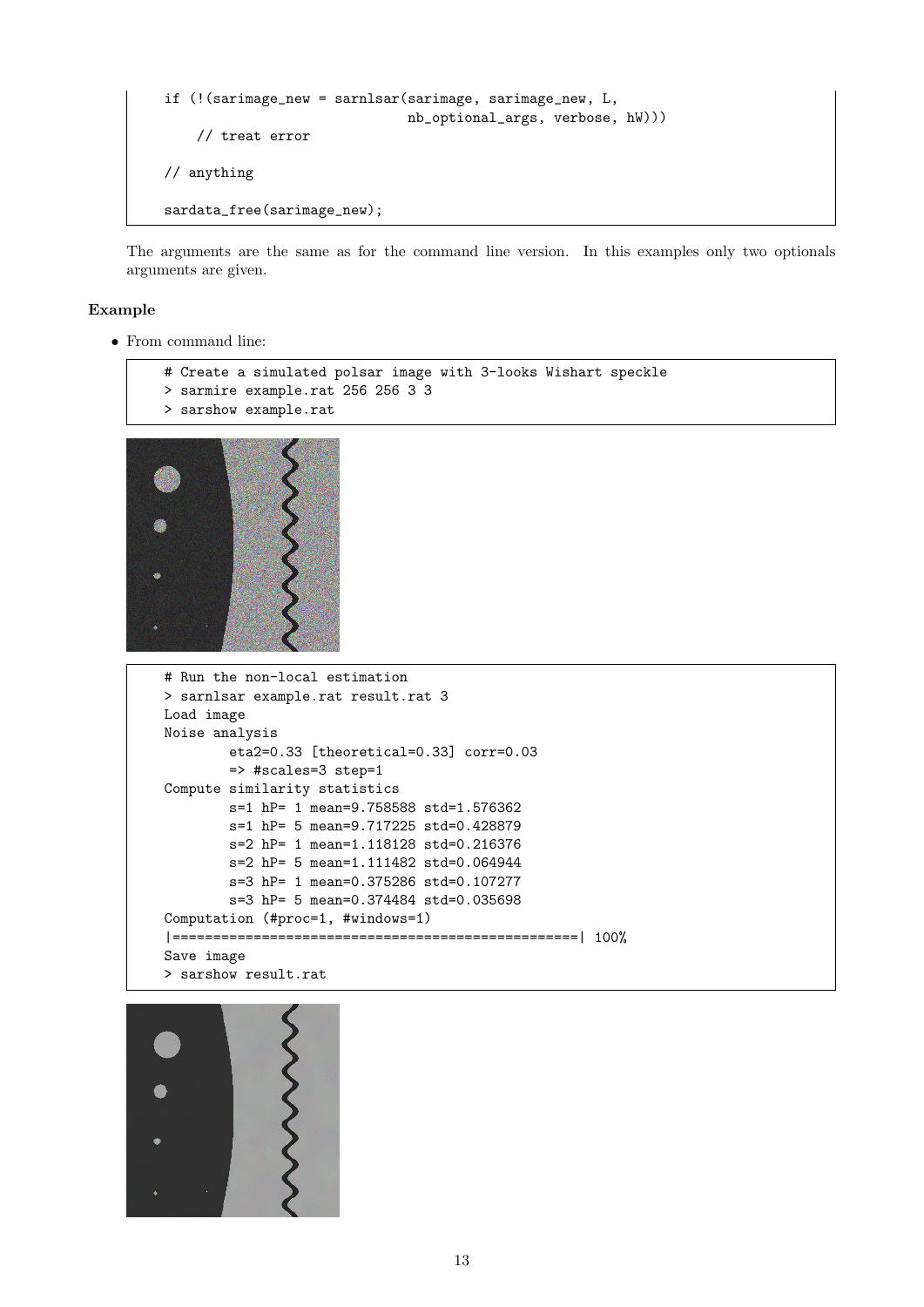• From other interfaces: See provided examples in directory examples.

# <span id="page-13-0"></span>7 Plugin of the NL-SAR filter for PolSARpro

From PolSARpro, you can run the NL-SAR filter from the menus:

Process  $\rightarrow$  Polarimetric Speckle Filter  $\rightarrow$  NLSAR Speckle Filter.

Note that unlike the interfaces described in the previous function, the PolSARpro plugin does not give you (yet) the possibility to provide an homogeneous image containing only noise to the NL-SAR filter. In this case, the NL-SAR filter will assume that the speckle is described by a L looks Wishart distribution. Performances can then be affected, essentially when speckle is spatially correlated.

This plugin is experimental and as not been tested exhaustively.

# <span id="page-13-1"></span>8 Frequently asked questions (FAQ)

How can I participate to the development of NL-SAR Toolbox? Send me an email!

Why does Matlab crash with the following message "Invalid MEX-file [...]: undefined symbol: fftwf cleanup"? Matlab might use its own precompiled version of FFTW3. NL-SAR Toolbox uses the version usually placed in the directory /usr/lib/. In order to use the right version, run matlab from command line as follows:

LD\_PRELOAD=/usr/bin/libfftw3f.so:\$LD\_PRELOAD matlab

Why mex compilation failed with message 1d: library not found -1gomp? Matlab might not use gcc to compile C programs. To change this behavior, do the following

cp <PREFIX\_MATLAB>/bin/mexopts.sh \$HOME/.matlab/<version>/mexopts.sh chmod 755 \$HOME/.matlab/<version>/mexopts.sh

where you replace <PREFIX\_MATLAB> by the directory where MATLAB is installed and <version> by the version identifier (something like R2013a). Then edit the file \$HOME/.matlab/<version>/mexopts.sh. Locate the lines

CC='<some compiler>'

where <some compiler> might be for instance "xcrun -sdk macosx10.7 clang" and replace them by

 $CC='gcc'$ 

Then rerun compilation.

I've just installed some dependencies (for instance libfftw3f) but when I run ./configure it cannot find it, why? NL-SAR Toolbox uses the command locate to find your dependencies. You may need to update your locate database. On Linux run

sudo updatedb

On Mac OS X run

sudo /usr/libexec/locate.updatedb